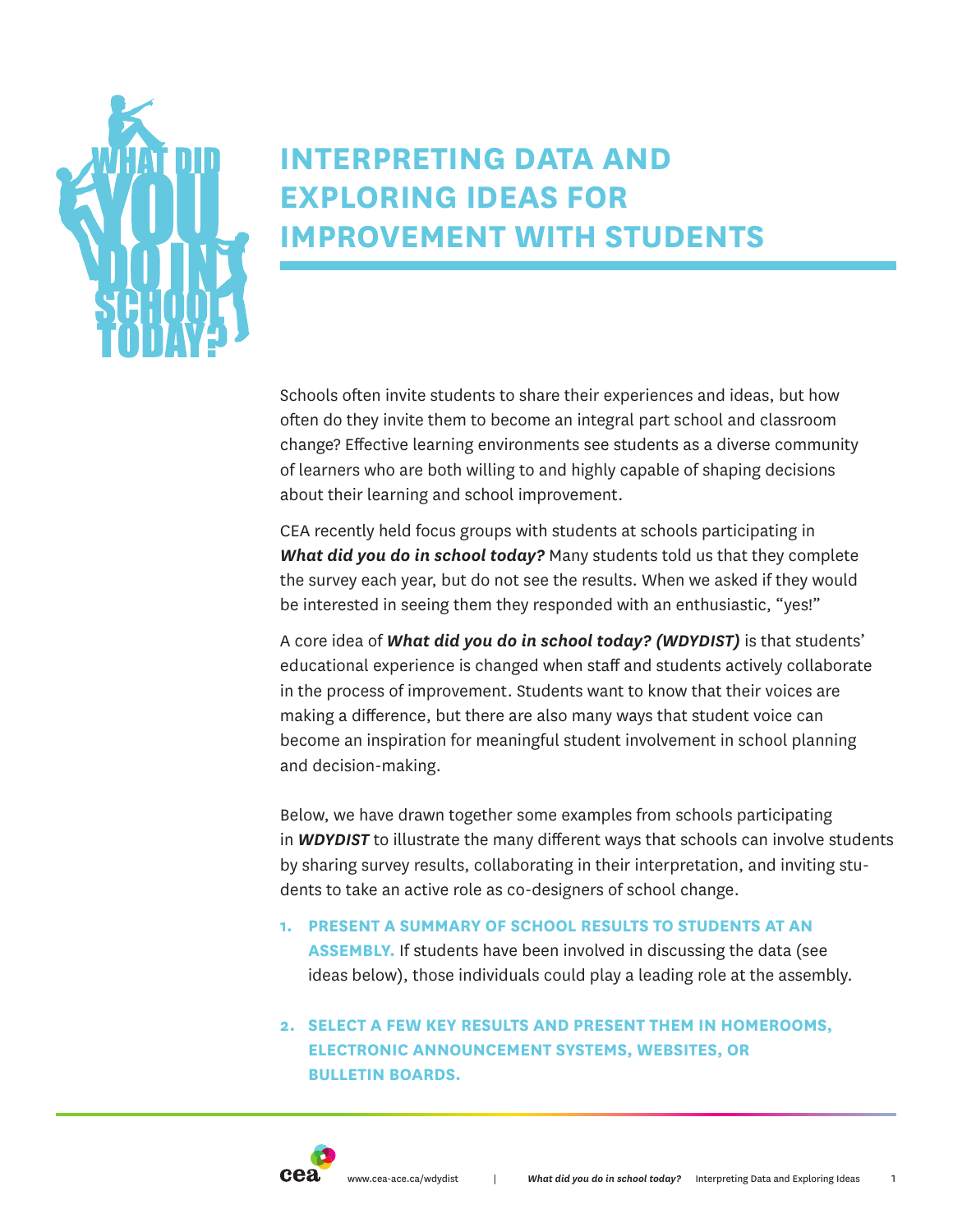## **3. COMMUNICATE HOW STAFF ARE USING RESULTS FROM THE SURVEY.**

For example, "You Said, We did" - at one school, staff used the school's television announcement system to highlight different results from the open-ended questions and how the school had responded *(e.g. On the WDYDIST Survey You Said you Wanted More Intramurals and Clubs at Lunch and We Created a Student-Staff Committee to See What Activities Students are Most Interested in).* 

## **4. CLASS DISCUSSIONS:**

cea

- a. After reviewing *WDYDIST* results at a staff meeting all staff were asked to take a few of the results that interested them most to their classes for discussion. At the next staff meeting everyone reported back on what they had learned from students through these discussions and this feedback was incorporated into the staff's planning in response to the results.
- b. Data from *WDYDIST* would also be an interesting source of content for class discussions, projects, or inquiries in different curriculum areas (e.g. exploring the topics of student voice, democracy, or student engagement in civics, social studies, drama or Language Arts classes).
- **5. STUDENT INTERVIEWS:** In their second year of collecting survey data, the *WDYDIST* team at one school wanted to bring a deeper sense of students' experiences to a PD day designed to help teachers reflect on connections between the data and classroom practice. A few students joined the beginning of the day in person to speak with staff directly and the *WDYDIST* team shared videos of interviews they had conducted with a number of students to capture their input on changes in classrooms that would help them to feel more engaged in school and their learning. In this example, staff took the lead for interviewing students. You could also consider allowing students to take the lead in designing, conducting and creating a video or written record of interviews (also see student led research at #8).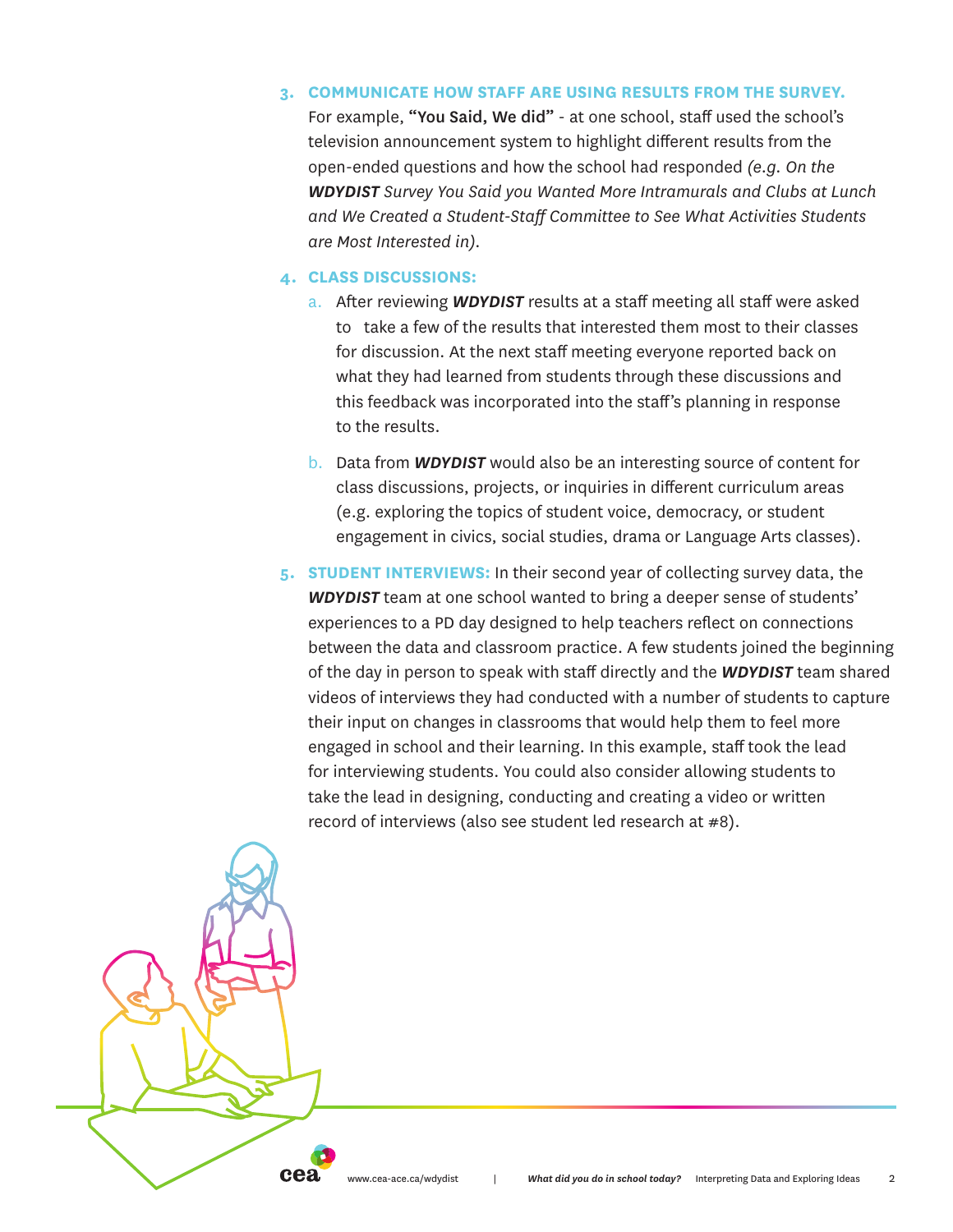**6. FOCUS GROUPS:** This approach creates opportunities for staff to ask students specific or general questions about their experiences of school and learning: staff learn from students, and students often learn a lot from other. If you are interested in holding a focus group with students the following set of questions, answers, and examples provide a guide for planning and facilitating the discussion.

# a. Who will participate?

Groups can be diverse or homogenous depending on the nature of the questions you want to explore.

For example ... If you want to know why Grade 9 males at your school are experiencing low levels of intellectual engagement, for example, you might want to speak with Grade 9 male students, but holding a second focus group with Grade 9 female students or male students from other grades might also bring new insights because they create points for comparison.

# b. What do we want to talk about?

To design a focus group the first step is identifying the questions, issues, or topics you want to discuss with students. In thinking about the flow of questions, remember to start with a question that students attending the focus group are familiar with and may have strong feelings about. Also make sure to phrase your questions or issue in terms that students are familiar with.

*For example …* If you want to learn more about student engagement you might ask students to think of their favorite class and then ask them to describe what it is about that subject that interests them the most. If you want to learn more about a specific set of data you might also consider presenting a summary of the data as an introduction to what you are hoping to learn through the focus group.

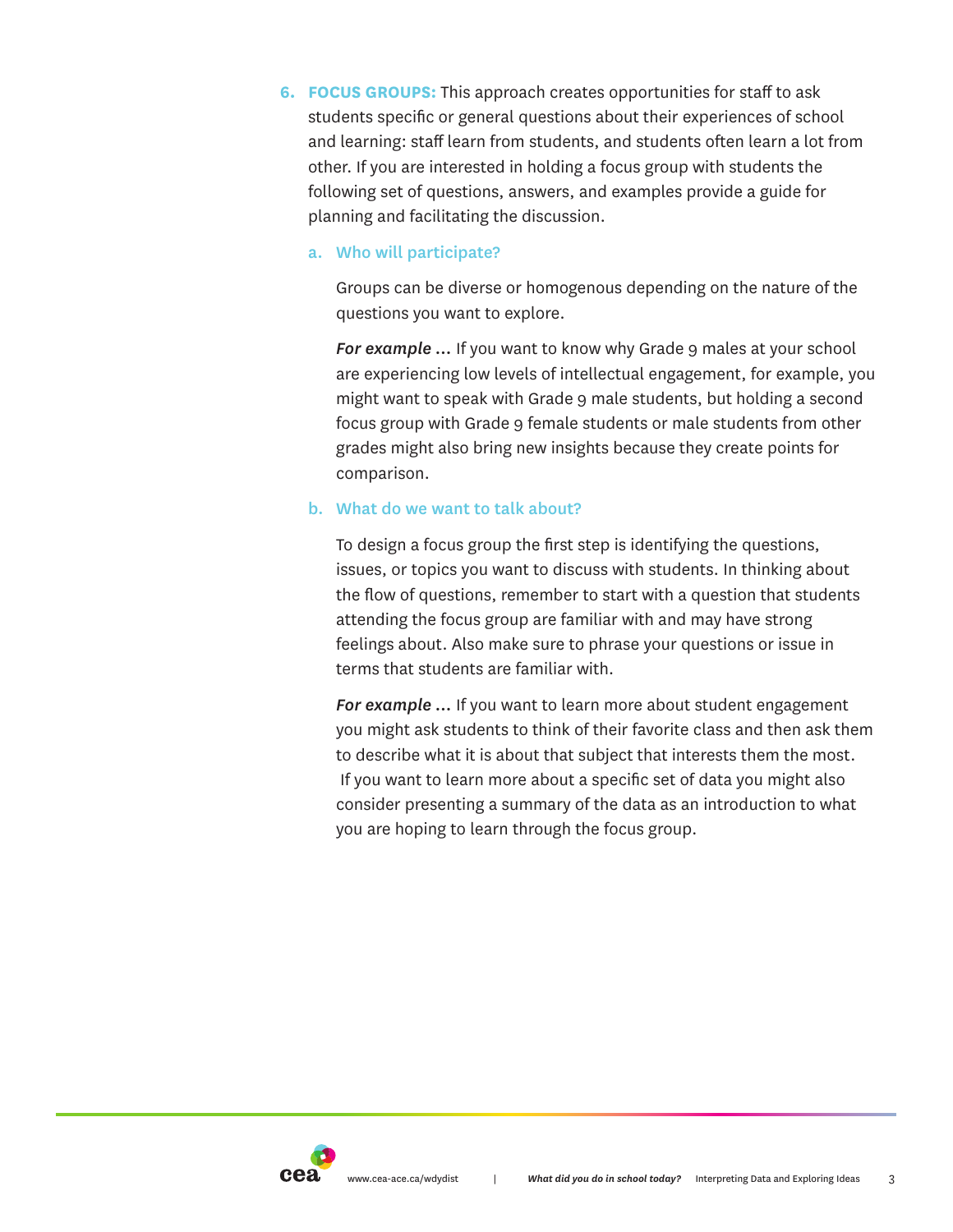#### **SOME GUIDELINES FOR DESIGNING FOCUS GROUP QUESTIONS**

- **a.** Begin with a clear sense of what you hope to learn from the focus group – do you have a specific question or will the focus group contribute to a larger inquiry (e.g. Why are Grade 8 students experiencing lower levels of intellectual engagement compared to students in other grades? What do students mean when they tell us that they are feeling bored or anxious in Language Arts? How can we involve students more actively in school and classroom planning processes?)
- **b.** Step back from your objectives for the focus group and consider where students might be at in thinking about the topic. If you want to know more about students' experiences of learning, for example, you might focus on questions that tap into what they feel is or isn't working in their classes, ask them to describe what was happening when they felt they really learned something or when they were so interested in their schoolwork that they didn't notice the time going by, etc. The following set of question provide sample

questions for exploring new ways of thinking about student leadership through a focus group:

- **•** *Why did you join the student leadership team?1 Does the team work in the way you thought it would work? Can you think of things that would make it work even better?*
- **•** *Do you think students have ideas about what they want to achieve through their classes? How can students tell their teachers about their learning goals?*
- **•** *The student leadership team has really influenced school activities, for example, changing how we do assemblies. Do you think students should also influence their experience in classrooms? Can you think of examples when students have had an impact on their classroom work?*
- **•** *Would you like to see more students or even all students taking responsibility for creating a school that everyone wants to come to everyday? How could we make*

#### *that happen?*

1 Throughout this document we use the term Student Leadership Team to help distinguish it from Student Councils. Although not the case in all schools, the work of Student Councils has traditionally focussed on leadership for school spirit, fund raising, and extra-curricular activities. Across Canada a focus on student voice and involvement has led to new leadership opportunities for students to form teams or committees and to work with teachers and administrators, providing input on changes in student learning, student engagement and other school wide change initiatives. We call these groups Student Leadership Teams.



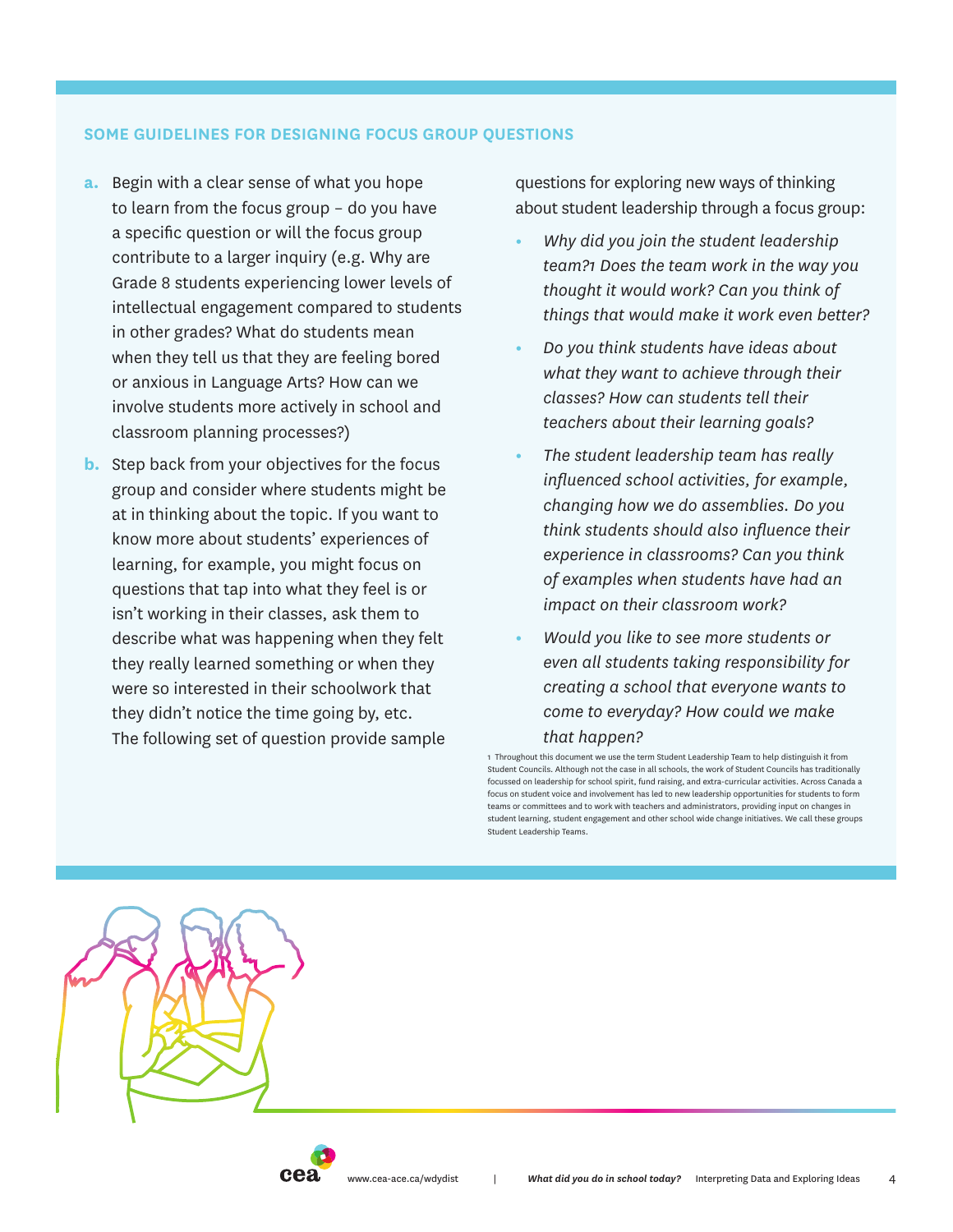## c. How will we get the discussion started?

- 1. Begin the discussion by setting the context for why you wanted to speak with the group.
- 2. Let participants know how you are using their input and express appreciation for the time they are giving to the process.
- 3. In group contexts it is important to give participants some time to think about their ideas or answers.

 *For example …* ask students to take a few minutes to think about an experience at school, how they would solve a problem or respond to an issue or to jot down a few of their thoughts on an idea or proposal that staff have designed in response to feedback from students. You can then open up discussion to the whole group, ask students to share their ideas in small groups and then report back to the whole group, or invite each student to share one idea that the next person can add to. If differences of opinion emerge, use these as topics for further discussion.

# d. How will we keep an accurate record of the discussion?

To keep a detailed record of the focus group it is best to have one person facilitating the discussion and a second person taking notes. Asking students to write their ideas on chart paper or a white board part way through a focus group can also give participants a chance to get up and move around.

# e. How do we end the focus group on a positive note?

Toward the end of the focus group leave some time for students to ask any questions or ask if they have anything to add that they feel is important, but you didn't ask about during the focus group.

**7. WORKSHOPS:** At a school with a large student leadership team (35 students) the principal and a small group of teachers presented quantitative results to students. Following a brief discussion of these results, students broke up into smaller teams and read student responses to the open ended questions (all names and other identifying information had been removed beforehand). As students read they took notes on issues that came up frequently in the data and decided as a team on the top three for further discussion. At a second workshop the teams regrouped to offer ideas for responding to the issues. For each issue, they responded to two questions: what can staff do and what can students do to solve this problem? After the workshop students presented their findings and suggestions to students and staff who then worked together to negotiate a final plan.